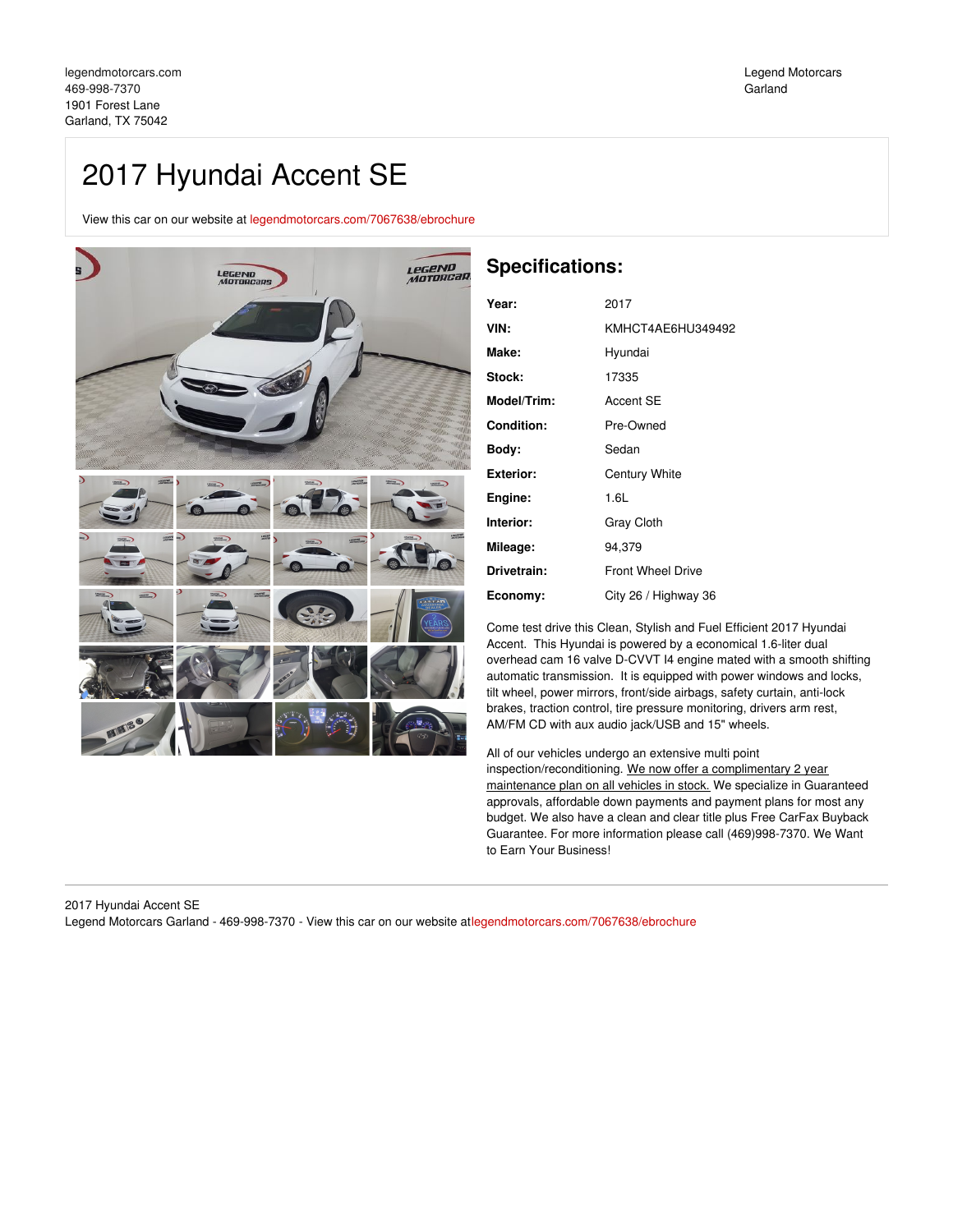

### 2017 Hyundai Accent SE

Legend Motorcars Garland - 469-998-7370 - View this car on our website a[tlegendmotorcars.com/7067638/ebrochure](https://legendmotorcars.com/vehicle/7067638/2017-hyundai-accent-se-garland-tx-75042/7067638/ebrochure)

# **Installed Options**

## **Interior**

- 60-40 Folding Bench Front Facing Fold Forward Seatback Rear Seat Air Filtration
- Cargo Features -inc: Spare Tire Mobility Kit- Cargo Space Lights- Carpet Floor Trim
- Cloth Door Trim Insert- Cloth Seat Trim- Day-Night Rearview Mirror
- Delayed Accessory Power- Digital/Analog Appearance
- Driver And Front Passenger Armrests Driver And Passenger Door Bins
- Driver And Passenger Visor Vanity Mirrors Driver Foot Rest
- Fade-To-Off Interior Lighting
- Front Bucket Seats -inc: 6-way adjustable driver seat including height adjustment
- Front Cupholder- Front Map Lights- Full Carpet Floor Covering- Full Cloth Headliner
- Full Floor Console w/Storage, Mini Overhead Console and 1 12V DC Power Outlet
- Gauges -inc: Speedometer, Odometer, Engine Coolant Temp, Tachometer, Trip Odometer and Trip Computer
- Glove Box- HVAC -inc: Underseat Ducts
- Interior Trim -inc: Metal-Look Door Panel Insert and Metal-Look Interior Accents
- Manual Air Conditioning
- Manual Anti-Whiplash Adjustable Front Head Restraints and Manual Adjustable Rear Head Restraints
- Manual Tilt Steering Column- Outside Temp Gauge
- Power 1st Row Windows w/Driver 1-Touch Down Power Door Locks
- Power Rear Windows- Remote Keyless Entry w/Illuminated Entry and Panic Button
- 4-Way Passenger Seat -inc: Manual Recline and Fore/Aft Movement
- 4-Way Driver Seat -inc: Manual Recline and Fore/Aft Movement
- 1 Seatback Storage Pocket- 1 12V DC Power Outlet
- Remote Releases -Inc: Mechanical Cargo Access and Mechanical Fuel- Trip Computer
- Urethane Gear Shifter Material

#### **Exterior**

- Wheels: 14" x 5.0J Steel w/Cover- Trunk Rear Cargo Access- Tires: P175/70TR14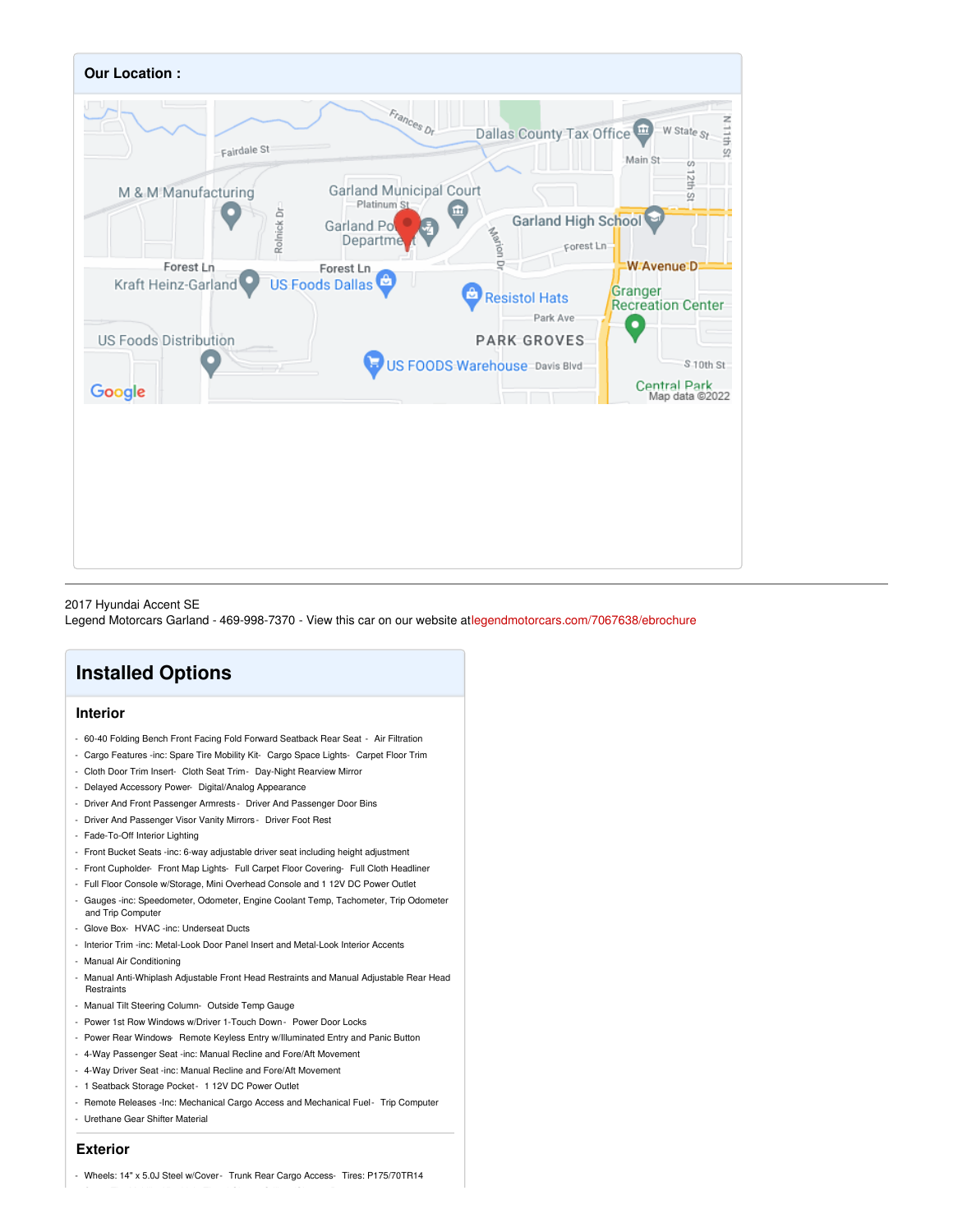- Spare Tire Mobility Kit- Light Tinted Glass- Grille w/Chrome Bar
- Fully Galvanized Steel Panels- Front Windshield -inc: Sun Visor Strip
- Fixed Rear Window w/Defroster- Fixed Interval Wipers- Clearcoat Paint
- Body-Colored Rear Bumper- Body-Colored Power Side Mirrors w/Manual Folding
- Body-Colored Front Bumper- Body-Colored Door Handles- Black Side Windows Trim
- Auto Off Aero-Composite Halogen Headlamps

## **Safety**

- 60-40 Folding Bench Front Facing Fold Forward Seatback Rear Seat Air Filtration
- Cargo Features -inc: Spare Tire Mobility Kit- Cargo Space Lights- Carpet Floor Trim
- Cloth Door Trim Insert- Cloth Seat Trim- Day-Night Rearview Mirror
- Delayed Accessory Power- Digital/Analog Appearance
- Driver And Front Passenger Armrests Driver And Passenger Door Bins
- Driver And Passenger Visor Vanity Mirrors Driver Foot Rest
- Fade-To-Off Interior Lighting
- Front Bucket Seats -inc: 6-way adjustable driver seat including height adjustment
- Front Cupholder- Front Map Lights- Full Carpet Floor Covering- Full Cloth Headliner
- Full Floor Console w/Storage, Mini Overhead Console and 1 12V DC Power Outlet - Gauges -inc: Speedometer, Odometer, Engine Coolant Temp, Tachometer, Trip Odometer
- and Trip Computer
- Glove Box- HVAC -inc: Underseat Ducts
- Interior Trim -inc: Metal-Look Door Panel Insert and Metal-Look Interior Accents
- Manual Air Conditioning
- Manual Anti-Whiplash Adjustable Front Head Restraints and Manual Adjustable Rear Head **Restraints**
- Manual Tilt Steering Column- Outside Temp Gauge
- Power 1st Row Windows w/Driver 1-Touch Down Power Door Locks
- Power Rear Windows- Remote Keyless Entry w/Illuminated Entry and Panic Button
- 4-Way Passenger Seat -inc: Manual Recline and Fore/Aft Movement
- 4-Way Driver Seat -inc: Manual Recline and Fore/Aft Movement
- 1 Seatback Storage Pocket- 1 12V DC Power Outlet
- Remote Releases -Inc: Mechanical Cargo Access and Mechanical Fuel- Trip Computer
- Urethane Gear Shifter Material

## **Mechanical**

- 11.4 Gal. Fuel Tank- 3.83 Axle Ratio
- 36-Amp/Hr 410CCA Maintenance-Free Battery w/Run Down Protection
- 90 Amp Alternator- Electric Power-Assist Speed-Sensing Steering
- Engine: 1.6L DOHC 16-Valve I-4 GDI -inc: Dual Continuously Variable Valve Timing (D-CVVT)
- Front Anti-Roll Bar
- Front Disc/Rear Drum Brakes w/4-Wheel ABS, Front Vented Discs and Brake Assist
- Front-Wheel Drive- Gas-Pressurized Shock Absorbers- Single Stainless Steel Exhaust
- Strut Front Suspension w/Coil Springs- Torsion Beam Rear Suspension w/Coil Springs
- Transmission: 6-Speed Automatic w/SHIFTRONIC -inc: active ECO system and Hillstart Assist Control

# **Option Packages**

**Factory Installed Packages**

- CENTURY WHITE

-

GRAY, CLOTH SEAT TRIM